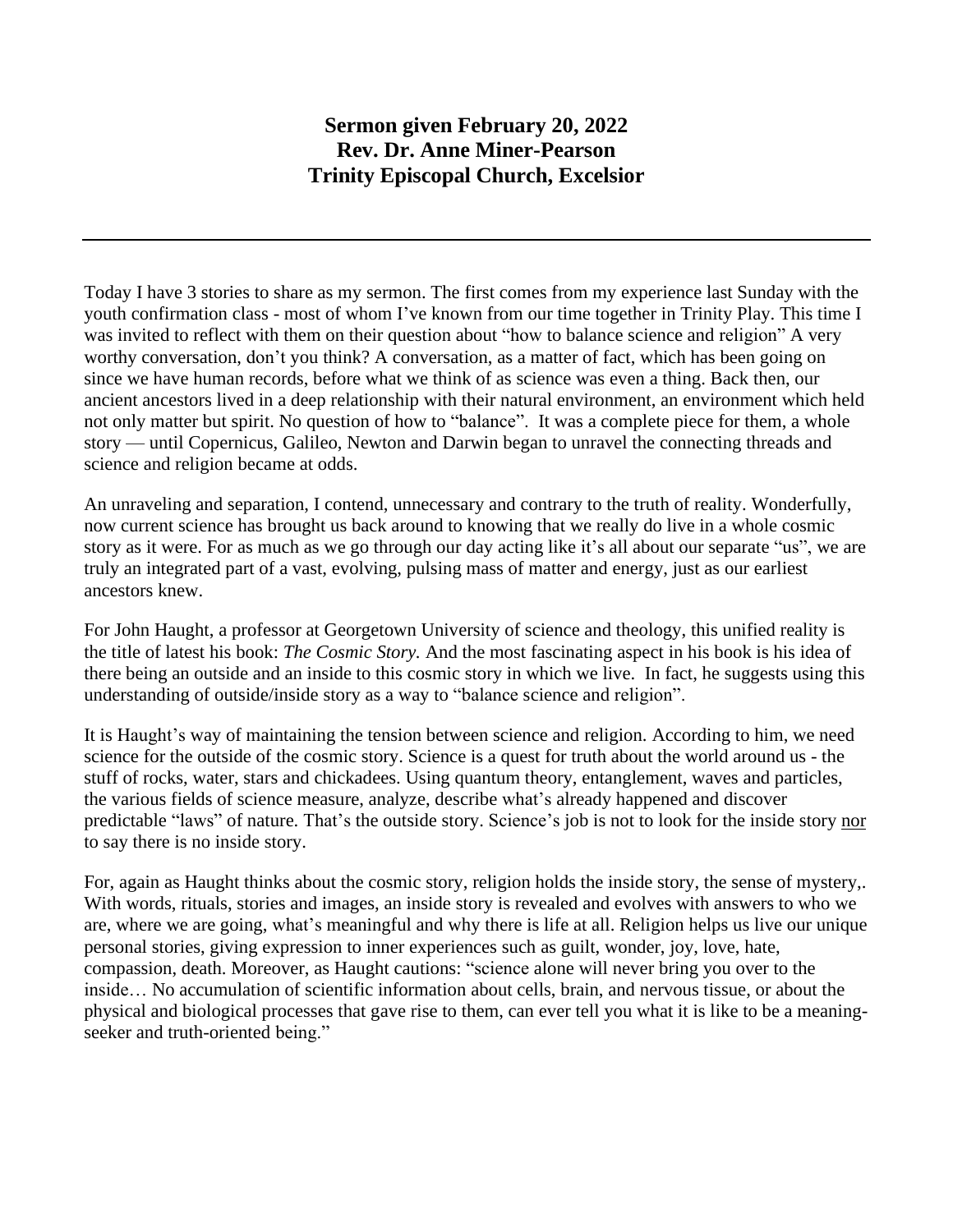And Haught push's the story metaphor even further: What if, "…after all, the point of the outside story is to carry an inside story." Could it possibly be that all that can be measured, tabulated and counted, the outside story, is created as a vessel to carry an inner, hidden part of life?

Could it be that all the doing of our lives - hockey games, gardening, hiking, cooking - are ultimately about carrying our inside story - the feelings of accomplishment, the pleasure of being with friends, the satisfaction of trying out a new recipe, the delight of creating a drawing or knitting a hat. For isn't the inside story often the best parts of our story? It's the inside story we share with those we love, the parts we keep telling and remembering. The inside story holds the richest and most important part of the outside - which brings me to my second story.

It's the story in our first reading this morning - one of many familiar scenes in the long saga of Joseph. You know, the guy with the coat of many colors! His brothers' jealousy led them to sell him to slave merchants. He ends up in Egypt. Years pass and his inside story of dreams land him in the Pharaoh's court. His dreams then turn into actual silos of grain stored against a possible future famine. When such a famine arrives in the land of Canaan, those same brothers are forced to search for food. They arrive at the feet of an Egyptian ruler, begging for grain to feed their family back home and discover it's Joseph, the brother whom they betrayed.

Intriguingly, they don't recognize them. And more intriguingly, they don't recognize the deeper and more cosmic place of their story. It is Joseph who realizes the whole story. "But it was not you who sent me here, but God…" And as he later says: "And as for you, you meant evil against me, but God meant it for good.." Joseph points to the mystery and unknown truth in all our stories. There is an inner story unfolding in the midst of even physical hunger and past acts of hurt and evil.

It is Joseph's insight of holy blessing intertwined with hurt that brings me to my third story . It happened in the summer of 1962. My sister, Lynn, and I had the gift of being in a college-aged group touring Europe. You know the kind of tour - a different hotel every night and sometimes in a different country! A couple of nights into the tour, Lynn told the tour guide that she would be bunking with another young woman in the group. Since we were booked as rooming together, this change meant the tour guide needed to juggle the female room assignments every night. The result was I stood each evening in the hotel lobby as the guide tried to find a room for me. Needless to say, this experience created a memory of being left out and not having a place in the community.

As in Joseph's and his brothers' story, amends and forgiveness have happened between my sister and me. So, I was surprised when that 1962 summer memory popped into my mind during a recent meditation session. Yet, a nano second after the surprise of the memory came a much more important surprise. Holding the painful memory this time, I saw it for the first time as an outside story holding an inside story. I realized how that summer experience began my particular awareness of and compassion for those who are looking for a place in community, who are on the edge.

Of course, in that moment, Joseph's words, " but God meant it for good…" didn't come into my mind. Nor did Haught's wondering if "the point of the outside story is to carry an inside story." But, for me now, they both certainly apply. There was more going on than I knew at the time.